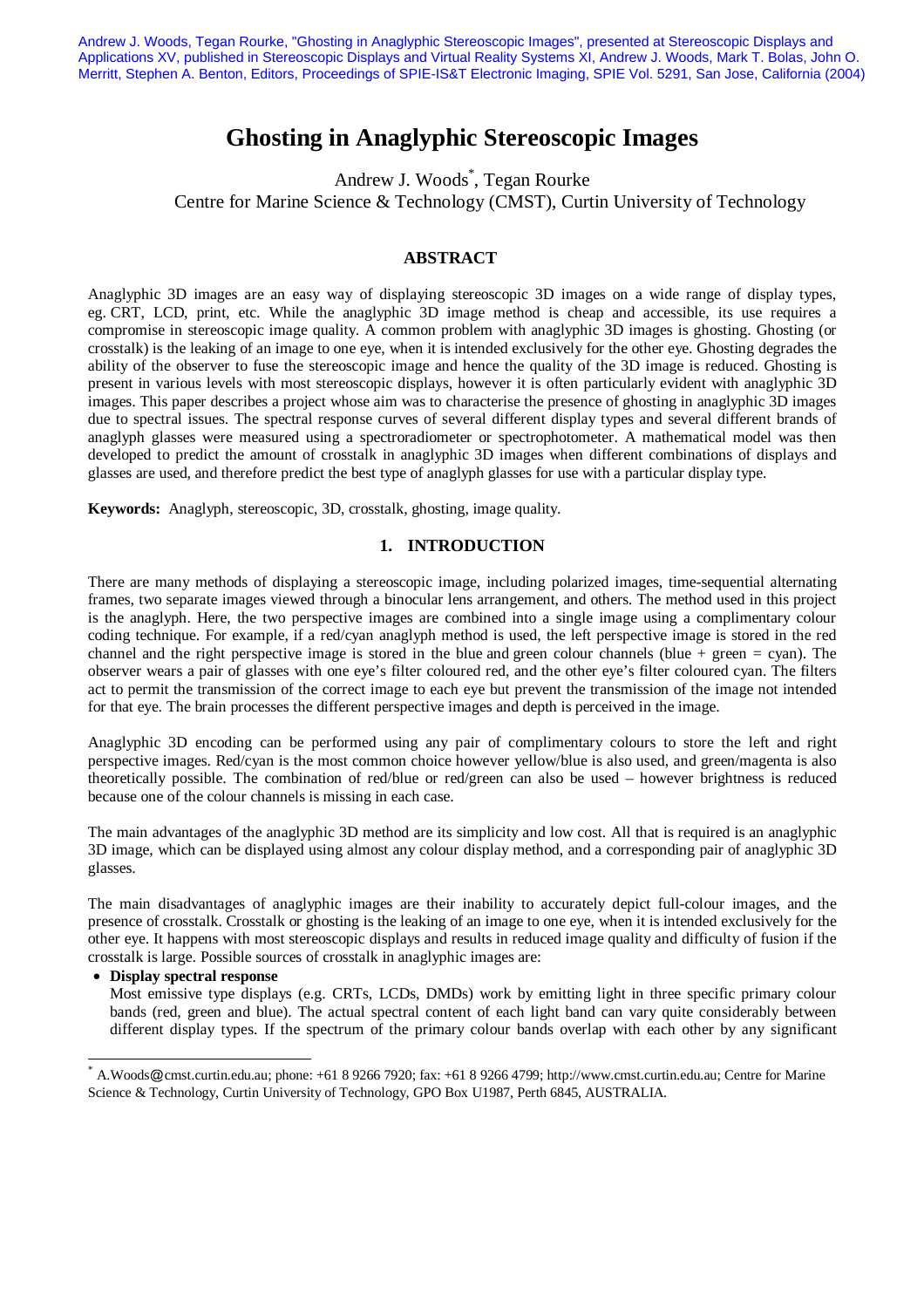amount, it will be difficult to separate those two colours by the use of colour filters. Ideally the spectral output of each primary colour channel would not overlap.

#### • **Anaglyph glasses spectral response**

Ideally the filters in anaglyph glasses will only pass light in the selected light bands – e.g. red 600-650nm. If the anaglyph filters still passes light in the undesirable domain, a dim, ghosted image may be seen if the display is still active in those wavelengths.

## • **Image compression**

Some image compression formats (e.g. JPEG, MPEG, GIF) can mix information between the three RGB colour channels and hence also introduce crosstalk into anaglyphic 3D images. The amount of crosstalk introduced will depend on the amount of compression used, the type of compression used, and sometimes the particular encoding method used for a particular compression type.

## • **Image encoding and transmission**

The two main analogue consumer video formats (NTSC and PAL) encode the colour information as two colour difference signals (at a lower bandwidth than the brightness (luminance) information) multiplexed on top of the luminance signal using a process of Quadrature Amplitude Modulation. Unfortunately this technique also results in the mixing of information between the three RGB colour channels and hence also causes crosstalk

This paper considers the first two points (display spectral response and anaglyphic glasses spectral response).

The reason for this paper is that anaglyphs can often exhibit a lot of ghosting, but the amount of ghosting depends greatly on the type of glasses used and the type of display used. Although ghosting in time-sequential stereoscopic images has been studied<sup>1,2,3</sup>, relatively few papers have been published on the topic of image quality in anaglyphic  $3D$ images<sup>4</sup>. Our goal was therefore to understand the process of ghosting and hopefully reveal options for reducing ghosting in anaglyphic 3D images.

This paper only examines crosstalk in red/cyan anaglyphic 3D images, although the method discussed could also be applied to the less common blue/yellow anaglyphs or rare green/magenta anaglyphs. Some of the tested glasses were intended for printed anaglyphs, but this paper only considers emissive type displays; other glasses may be better for viewing printed anaglyphs.

## **2. EXPERIMENTAL METHOD**

Figure 1 provides an illustration of the experimental method used in this project. The first step was to characterise the spectral response of the anaglyph display (eg CRT, LCD, or projector). The second step was to characterise the spectral response of the anaglyphic 3D glasses. The third step was to write a computer program to analyse the data from the previous two steps. The computer program (written in Maple 7) calculated a ghosting integral and uncertainties. The fourth step was to generate output from the program that was representative of the crosstalk in the image.

#### **2.1 Measurement of display spectral output**

The spectral output of several CRT monitors and a laptop computer LCD were obtained from a previous study<sup>1,2</sup>. The spectral response of several digital projectors was measured using the irradiance input of a Zeiss Spectroradiometer assembly consisting of an optical fibre bundle inputting to a Zeiss Monolithic Miniature-Spectrometer (MMS) with a sensitive range from UV to just beyond visible (190 to 735 nm). The projectors were connected to a laptop, which displayed a "PowerPoint" slide show, consisting of a plain white slide (R=G=B=255), a plain black slide (R=G=B=0), a plain red slide (R=255, G=B=0), a plain green slide (R=B=0, G=255) and a plain blue slide (R=G=0, B=255).

#### **2.2 Measurement of spectral tranmission of filters**

A Hitachi model 150-20 spectrophotometer (SPM) was used to measure the transmission spectrum (restricted to 350– 750 nm) of each of the two filters (eg red and cyan) in each of 27 pairs of anaglyph glasses. The SPM compared light sent through the glasses' filter to a reference beam at each wavelength to determine the percentage transmitted. The resulting printed graphs were scanned and then digitised using Windig 2.5, a program written by Dominique Lovy<sup>5</sup>.

#### **2.3 Data analysis and crosstalk calculation**

A computer program was written in Maple to calculate an estimate of the amount of ghosting present when viewing an anaglyphic 3D image displayed on a particular display whilst wearing a particular pair of anaglyphic 3D glasses.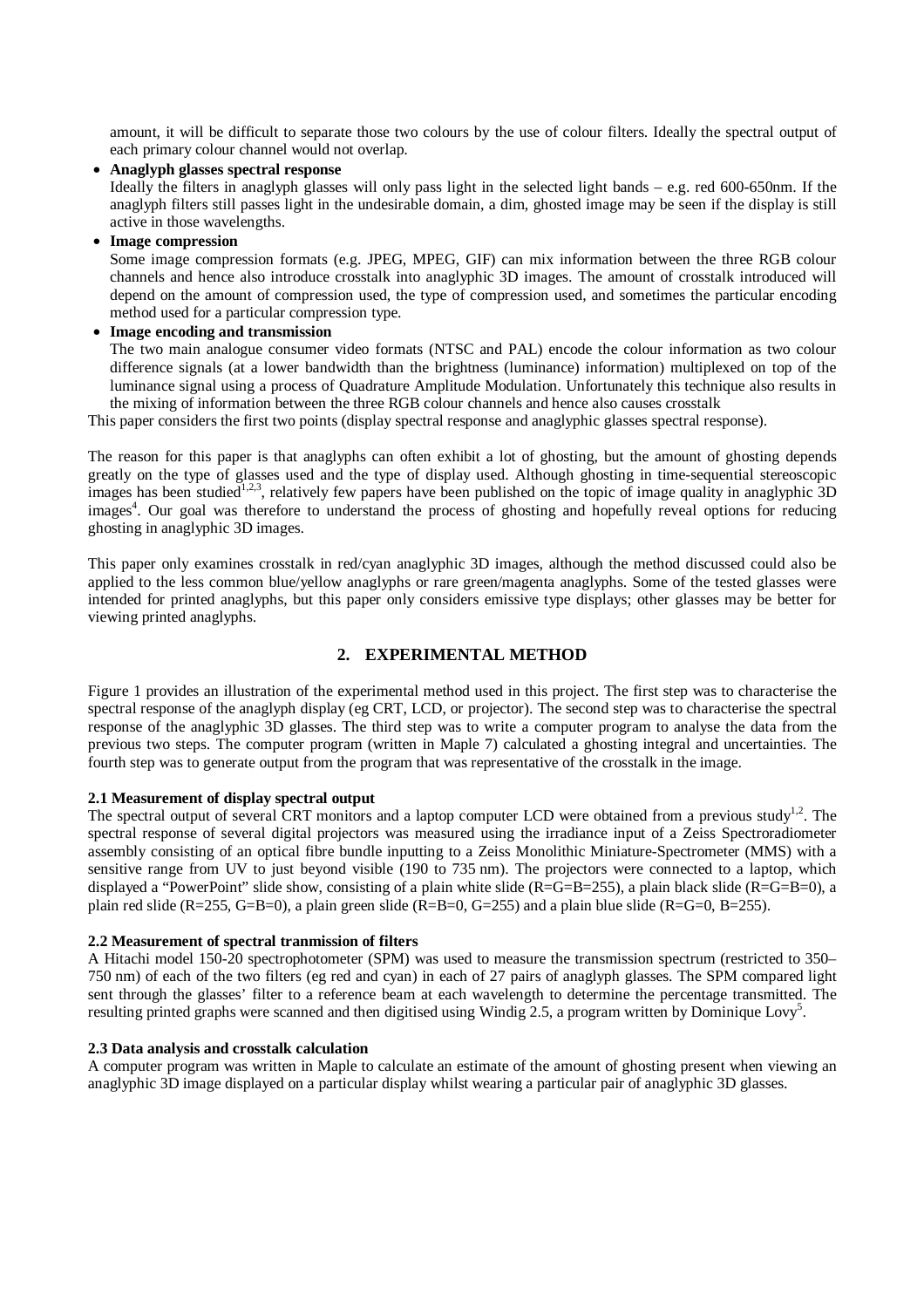

Figure 1: Subset of project plan. Step 1: Characterise display spectral response; Step 2: Characterise glasses spectral response; Step 3: Analyse the data using a computer program; Step 4: Generate estimated output characteristic of crosstalk.

With reference to Figure 1, the program first loads and resamples the display and filter spectral data so that all data is on a common x-axis co-ordinate system. Next, the program determines the display's cyan spectral output by adding the green and blue channel data of the display. The program then multiplies the red display spectrum with the red filter's spectral response to obtain the intended image curve for the red eye, multiplies the cyan display spectrum with the cyan filter's spectrum to obtain the intended image curve for the cyan eye, multiplies the red display spectrum with the cyan filter's spectral response to obtain the crosstalk curve for the cyan eye, and multiplies the cyan display spectrum with the red filter's spectrum to obtain the intended image curve for the red eye.

The program also scales the results to include the human eye's response to light. The human eye has two light detection cell types, rods and cones. Cones, which contain three chemicals that are light-selective pigments, sense colour information. Cones are less sensitive to low light intensities, so are only active in bright or daylight (photopic) vision<sup>6,7</sup>. Cones are not equally sensitive to all colours. The CIE (Commission Internationale de l'Éclairage or International Commission on Illumination) has published a model that is the standard for simulating photopic (bright light) human eye response, normalised about the peak of 555 nm (see Figure  $2)^8$ . This standard is the result of physical and psychological experiments relating the output of the human colour vision system with measurements of wavelength and intensity<sup>9</sup>. Figure 2 shows how the cones are more sensitive to yellowish light. This has implications for the ghosting model. If a ghosting level of 2% of image output occurs in the blue light region, this will not be very obvious since the eye is not very sensitive to the light in the blue region.

Figure 3 illustrates the Maple program's analysis of real data. Firstly, (a) display device data and filter data are read into the program. (b) At each wavelength and each display colour, the display intensity, filter response and eye's response are multiplied together. (c) The program calculates the total area under each perceived intensity graph. (d) To find the % crosstalk for a filter, the area under the ghost signal curve is divided by the area under intended signal curve and multiplied by 100.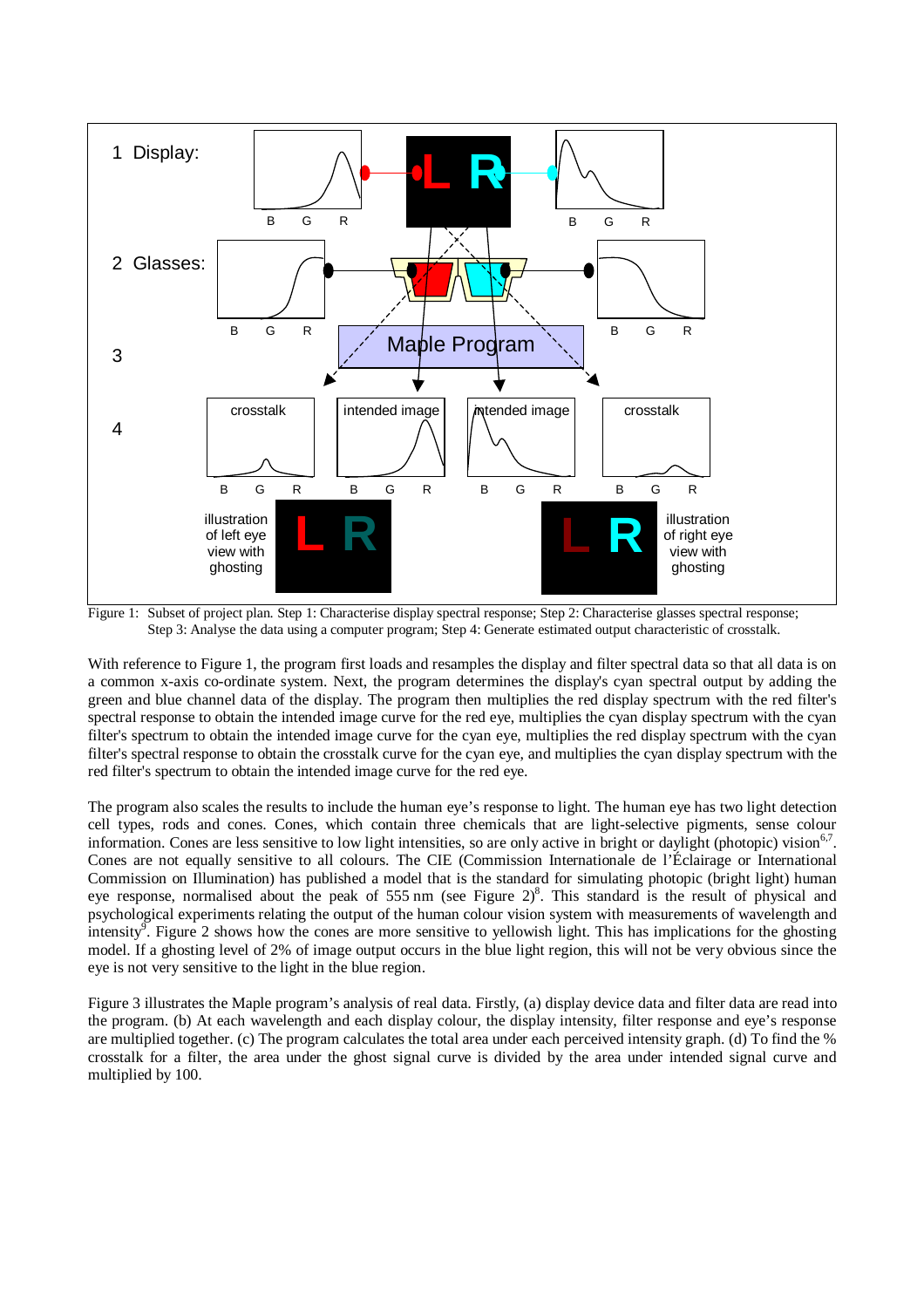

Figure 2: The CIE standard normalised photopic (bright light) human eye response. Figure after Ohno (1999).



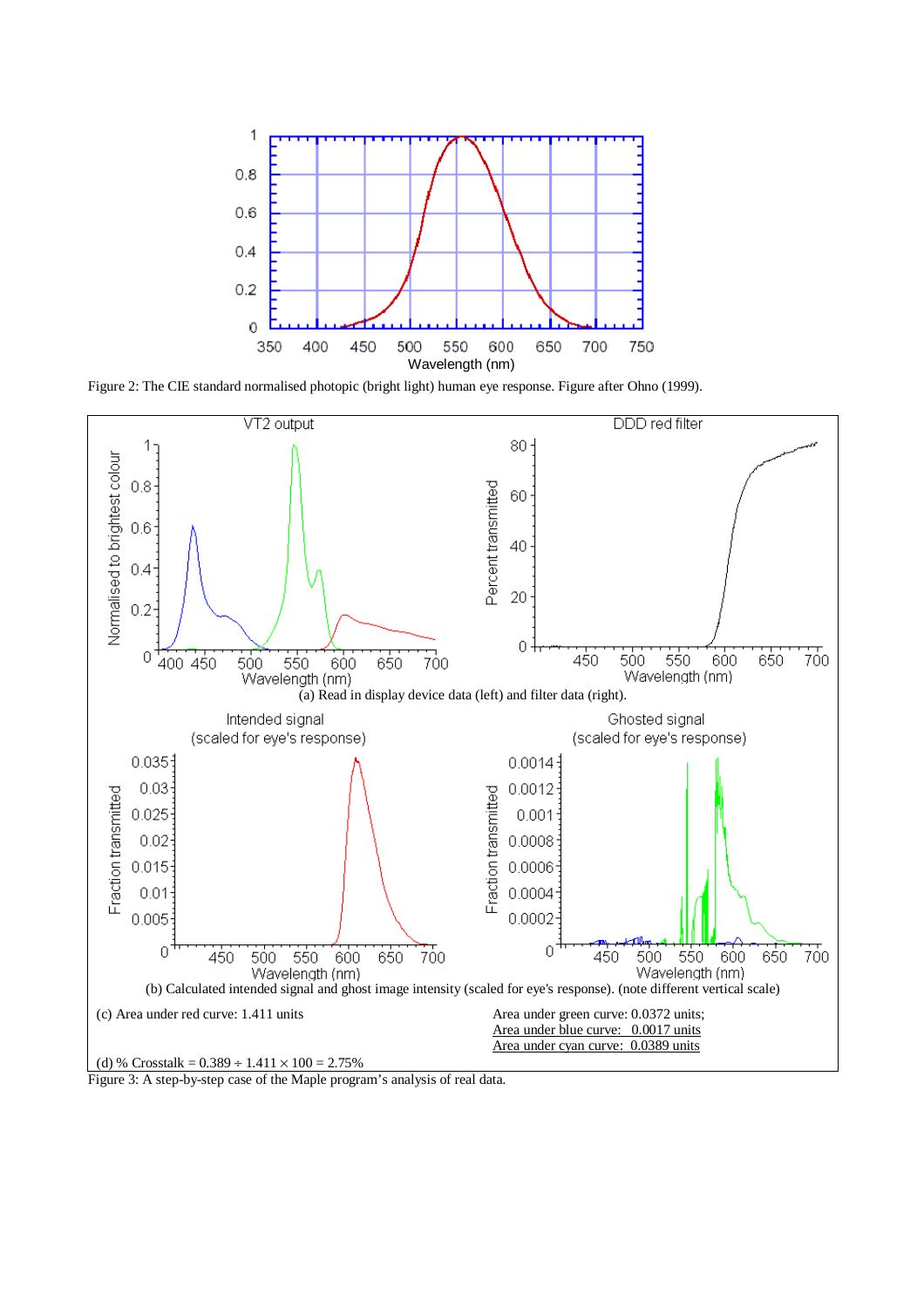The overall crosstalk factor for a particular pair of glasses is the sum of the two filter % crosstalk values. It is not a percentage, but rather a number that allows the comparison of any glasses analysed by the Maple program. The program also automates the process of performing a cross comparison of all the displays against all of the glasses.

#### **3. RESULTS**

#### **3.1 Display device results**

 $\overline{a}$ 

The spectral response of 11 CRT screens and also an LCD were obtained in a previous study<sup>1,2</sup>. Seven more digital projector spectral outputs were characterised. The details of the displays are summarised in Table 1. As minimal difference was found between the spectral responses of  $CRTs^{1,2}$ , only one typical CRT is listed.

| <b>Display Type</b>                    | Technology <sup><math>\alpha</math></sup> | <b>Brand</b>   | Model               | <b>Abbreviated Name</b><br>(used in this paper) |
|----------------------------------------|-------------------------------------------|----------------|---------------------|-------------------------------------------------|
| CRT Screen <sup>1,2</sup>              | P <sub>22</sub> RGB Phosphors             | Mitsubishi     | Diamond View 1772ie | Diamond CRT                                     |
| LCD Screen <sup><math>1,2</math></sup> | Liquid Crystal                            | Acer           | Laptop Light        | Acer LCD                                        |
| Digital Projector                      | 1 chip DLP                                | <b>NEC</b>     | MultiSync LT81/G    | NEC <sub>3</sub>                                |
| Digital Projector                      | 1 chip DLP                                | <b>Infocus</b> | LitePro 620         | <b>Infocus</b>                                  |
| Digital Projector                      | 3× LCD TFT Panels                         | Epson          | <b>EMP-5500</b>     | Epson                                           |
| Digital Projector                      | 3× LCD p-Si TFT                           | <b>NEC</b>     | <b>VT540/K</b>      | VT2                                             |
| Digital Projector                      | 3× LCD p-Si TFT                           | <b>NEC</b>     | <b>VT540/K</b>      | VT6                                             |
| Digital Projector                      | 3× LCD TFT Panels                         | Boxlight       | 3600                | Boxlight 2                                      |
| Digital Projector                      | 3× LCD TFT Panels                         | Boxlight       | 3600                | Boxlight 3                                      |

Table 1: Summary of the displays whose spectral outputs were characterised.

#### **PLEASE NOTE: Due to manufacturing variation or experimental error, the results provided in this paper should not be considered to be representative of all displays or projectors of that particular brand or model.**

Figure 4 shows the spectral output of the various displays measured in this study. The left column of plots shows the spectral response of all displays for a specific colour primary, eg all displays when showing a red screen. The right column of plots shows the spectral response for all three colour primaries for three specific displays (CRT, laptop LCD, and LCD projector). With reference to Figure 4, it can be seen that the CRT green and blue phosphors outputs are active over a large bell shaped region of the visible spectrum, and overlap the part of the region in which the red phosphor is active. The LCD screen red, blue and green spectra are active throughout the whole visible spectrum, with just an increase in intensity at the wavelengths associated with their colours. Most of the digital projectors have similar shaped curves, though intensity (relative to the brightest colour) varies between projectors.

 $\alpha$  LCD = Liquid Crystal Display; TFT = Thin Film Transistor; DLP= Digital Light Processor (same as Digital Micromirror Device  $DMD$ ).<sup>10</sup>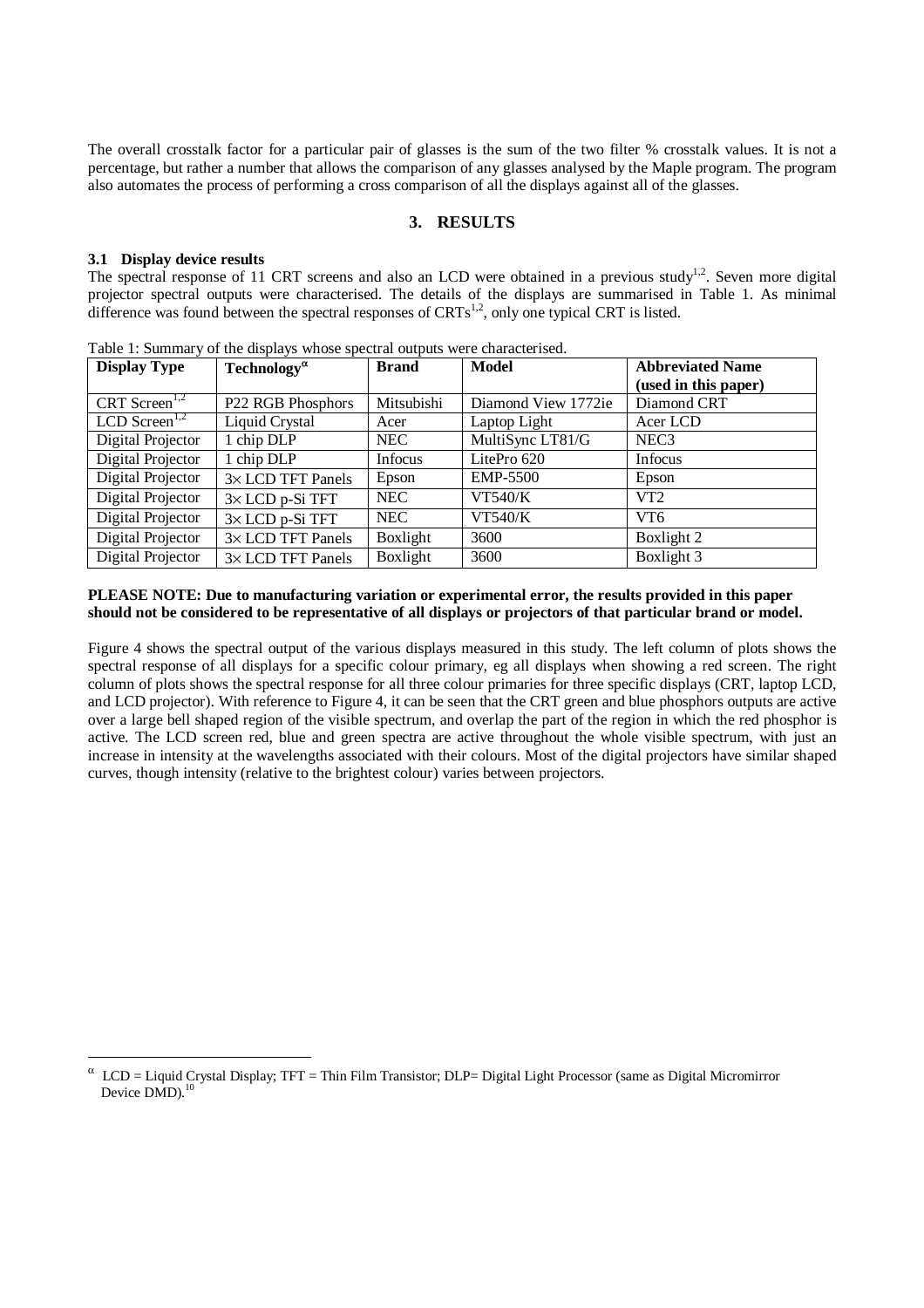

Figure 4: The spectral responses of the various displays tested.

 $\overline{a}$ 

β We realise the legend of some of the figures in this paper won't be distinguishable when printed in black and white. A colour version of the graphs is available from the primary author's website.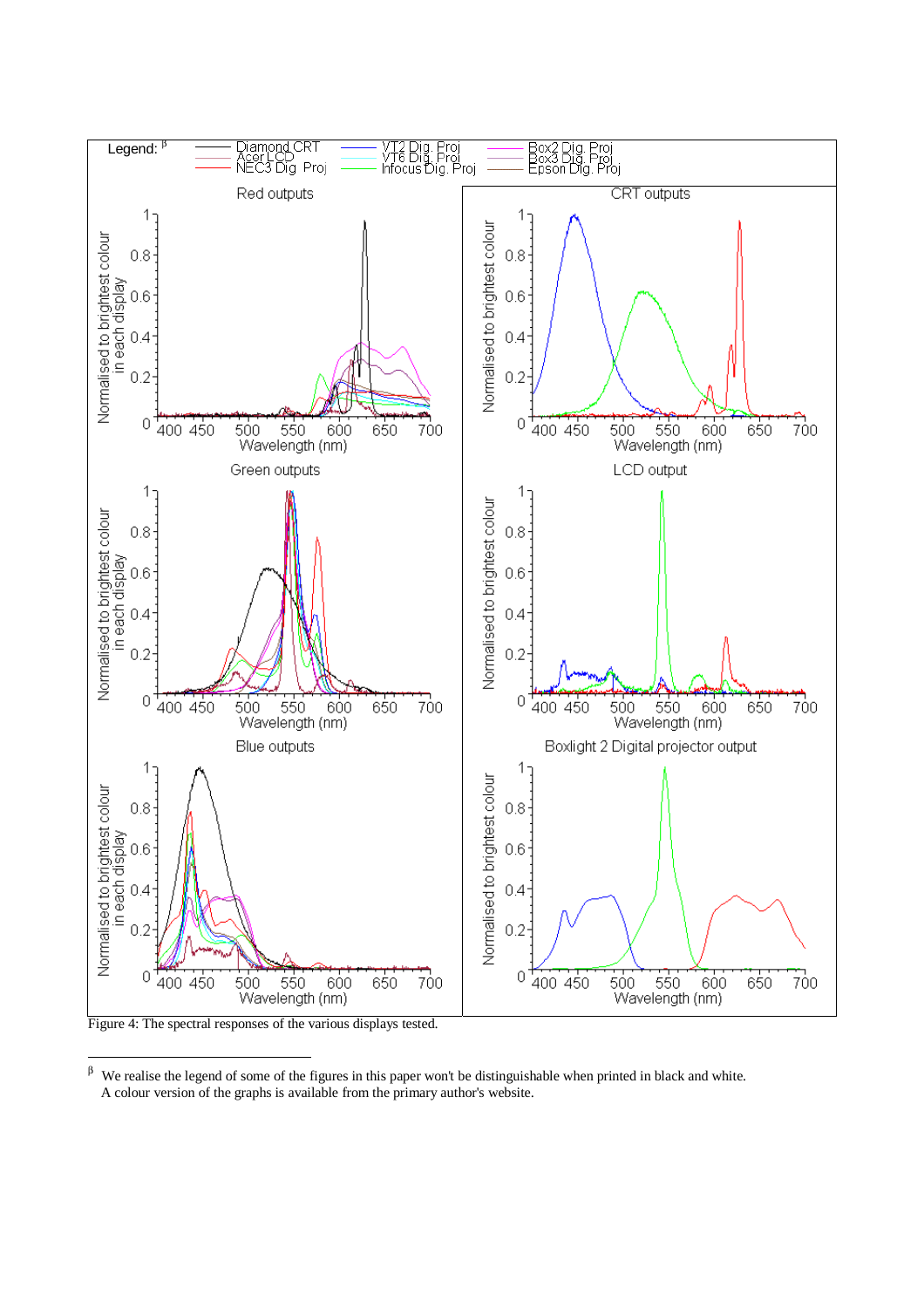#### **3.2 Anaglyph filter results**

To fulfil Step 2 of the plan, data characterising the transmission spectra of various anaglyphic 3D glasses were acquired. Table 2 lists the various red/cyan anaglyphic 3D glasses measured.

| <b>Glasses</b>   | <b>Name</b>                                            | Other information on glasses                                                                                                               |  |  |  |  |
|------------------|--------------------------------------------------------|--------------------------------------------------------------------------------------------------------------------------------------------|--|--|--|--|
| <b>Number</b>    |                                                        |                                                                                                                                            |  |  |  |  |
| 3DG 2            | <b>IMAX/OMNIMAX</b>                                    | "Fujitsu presentation of "We are born of stars"; © IMAX Systems Corp., 1986; Made<br>in USA by Theatric Support, Studio City, California." |  |  |  |  |
| 3DG 3            | National Geographic                                    | Distributed with August 1998 edition of National Geographic Magazine                                                                       |  |  |  |  |
| 3DG <sub>4</sub> | <b>Sports Illustrated</b>                              | Distributed with Winter 2000 edition of Sports Illustrated magazine (US edition).<br>"MFGD by Theatric Support."                           |  |  |  |  |
| 3DG <sub>6</sub> | 3D Greets                                              | Attached to a pseudo-colour anaglyph postcard of a Tiger.                                                                                  |  |  |  |  |
| 3DG8             | Spectacles                                             | "Theatric Support, Studio City CA" Hard-rimmed spectacles purchased from Reel-3D.                                                          |  |  |  |  |
| 3DG 9            | Bugs!                                                  | From Bugs! magazine series                                                                                                                 |  |  |  |  |
| 3DG 11           | [no name]                                              | [no identification or writing on glasses - white cardboard]                                                                                |  |  |  |  |
| 3DG 14           | Reel 3D#1                                              | Purchased from Reel-3D – apparently made by Theatric Support.                                                                              |  |  |  |  |
| 3DG 15           | Reel 3D#2                                              | Purchased from Reel-3D.                                                                                                                    |  |  |  |  |
| 3DG 16           | Freddy's Dead                                          | "The Final Nightmare; New Line Cinema 1991" Distributed at showings of the movie<br>"Freddy's Dead: The Final Nightmare"                   |  |  |  |  |
| 3DG 17           | 3D Video Glasses                                       | "© 1982 3D Video Corp., N. Hollywood, California; for use with 3D Video<br>electronically processed TV programs"                           |  |  |  |  |
| 3DG 18           | Rhino Home Video                                       | "Cat Women of the Moon", "Robot Monster" & "The Mask"                                                                                      |  |  |  |  |
| 3DG 19           | <b>DDD</b>                                             | "www.ddd3d.com Dynamic Digital Depth". Supplied by American Paper Optics.                                                                  |  |  |  |  |
| 3DG 20           | <b>ABC</b>                                             | "96/97 new season premiere; http://abc.com"                                                                                                |  |  |  |  |
| 3DG 21           | Optic Boom                                             | "A DDD Product; ddd.com"                                                                                                                   |  |  |  |  |
| 3DG 24           | Studio 3D                                              | "Stereoscopic imaging; www.studio3d.com"                                                                                                   |  |  |  |  |
| 3DG 25           | <b>Sports Illustrated</b><br><b>Australian Edition</b> | Distributed with March 2000 edition of Sports Illustrated magazine (Australian<br>edition).                                                |  |  |  |  |
| 3DG 26           | Substance Comic                                        | Distributed with "3-D Substance #2" Comic, by Jack C. Harris and Steve Ditko and<br>The 3-D Zone. ©1991.                                   |  |  |  |  |
| 3DG 27           | Deep Vision 3D of<br>Hollywood                         | "For Deep Vision 3-D TV"                                                                                                                   |  |  |  |  |
| 3DG 28           | Canon ink                                              | Canon Ink (BCI-3e C/M/Y) printed on inkjet transparency sheet                                                                              |  |  |  |  |
| 3DG 29           | Spy Kids 3D                                            | "© 2003 Miramax Film Corp.; www.spykids.com, Troublemaker Studios, Dimension<br>Films; Mfrd by Playwerks Inc., USA "                       |  |  |  |  |

Table 2: Red/Cyan Anaglyphic glasses measured.

#### **PLEASE NOTE: Although a wide selection of glasses was studied, generally only a single pair of glasses of each particular style/brand was sampled. As such, due to manufacturing variations or experimental error, the results provided in this paper should not be considered to be representative of all glasses of that particular style/brand.**

Figure 5 shows the combined spectral responses of the filters from the glasses listed in Table 2, grouped according to colour. It is interesting to note that there appears to be a cluster of red and cyan filters in Figure 5 that all trend along the same path. One distinct cyan cluster consists of the cyan filters of the following glasses: 3DG 6, 3DG 15, 3DG 16, 3DG 17, 3DG 19 and 3DG 21. A second distinct cyan cluster consists of the cyan filters of the following glasses: 3DG 3, 3DG 11 and 3DG 20. There are also two distinct red clusters. The first consists of the red filters of the glasses: 3DG 15, 3DG 19 and 3DG 21, and the second consists of the red filters of the glasses: 3DG 4, 3DG 9, 3DG 14 and 3DG 24. It is possible that the same chemicals are used to produce these clustered filters. Three pairs of glasses cluster together in both the red and cyan filters: 3DG 15, 3DG 19 and 3DG 21. These are probably manufactured by the same company and distributed to other companies. The fact that this path presents as a path, and not a single line, could indicate either production variability or be an artefact of the experimental procedure.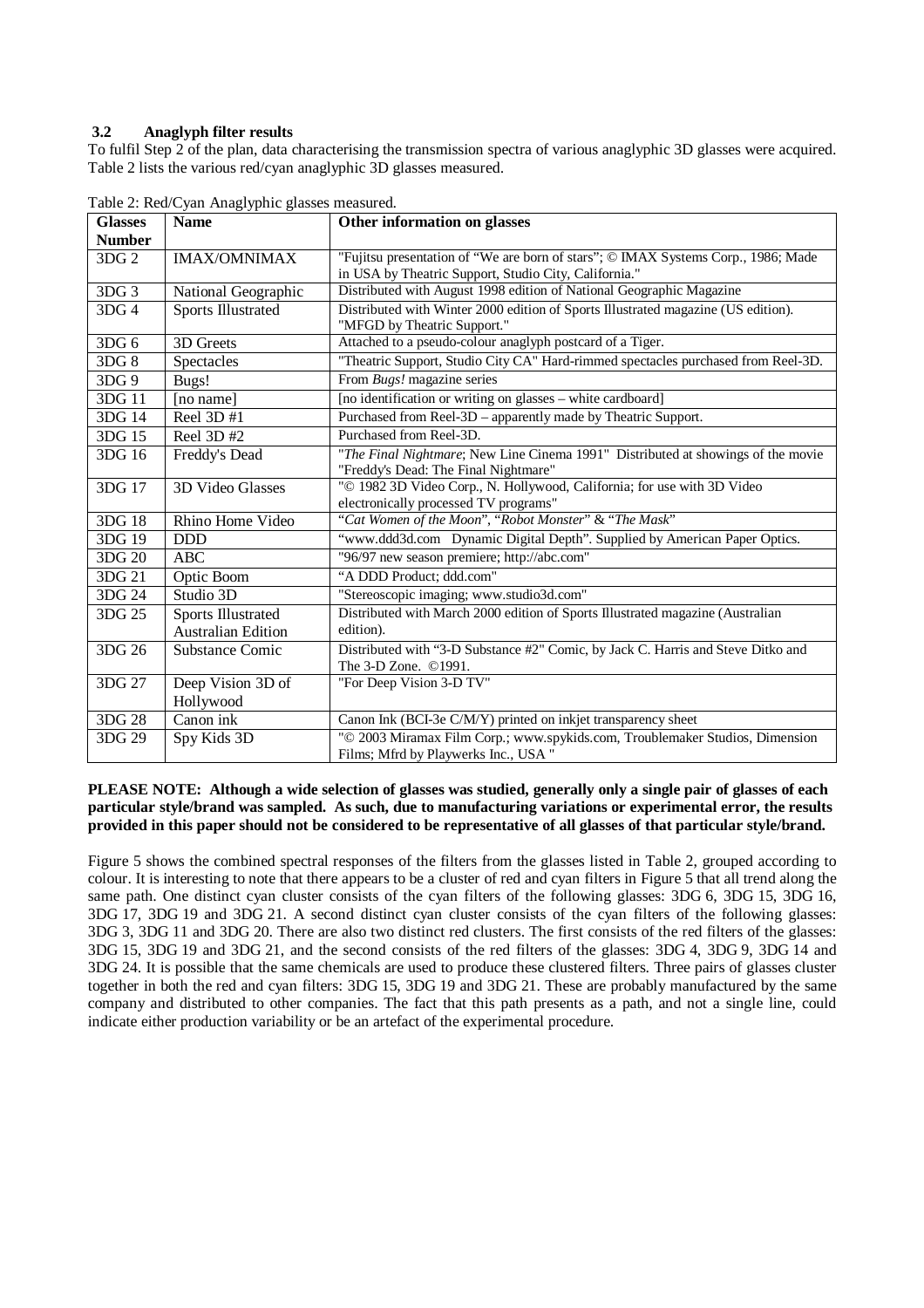

Figure 5: The spectral responses of the anaglyph filters (2 filters per set of glasses).

Figure 6 shows the individual spectral response for three selected pairs of glasses as an example of the variation between pairs of glasses. The red filter of glasses 3DG19 remains at close to 0% transmission from 400 to 570nm (encompassing the green and blue regions) whereas the red filter of glasses 3DG25 has significant leakage in this region (only being close to 0% transmission between 500 and 550 nm). The cyan filter of 3DG25 has a maximum transmission of ~80% in its required pass region, but its transmission also increases rapidly in the >650 nm region. The cyan filter of 3DG19 has a maximum transmission of ~60%, so it will appear dimmer than the cyan filter of 3DG25. The red and cyan filters of 3DG28 are particularly poor but this is understandable due to the use of printing ink.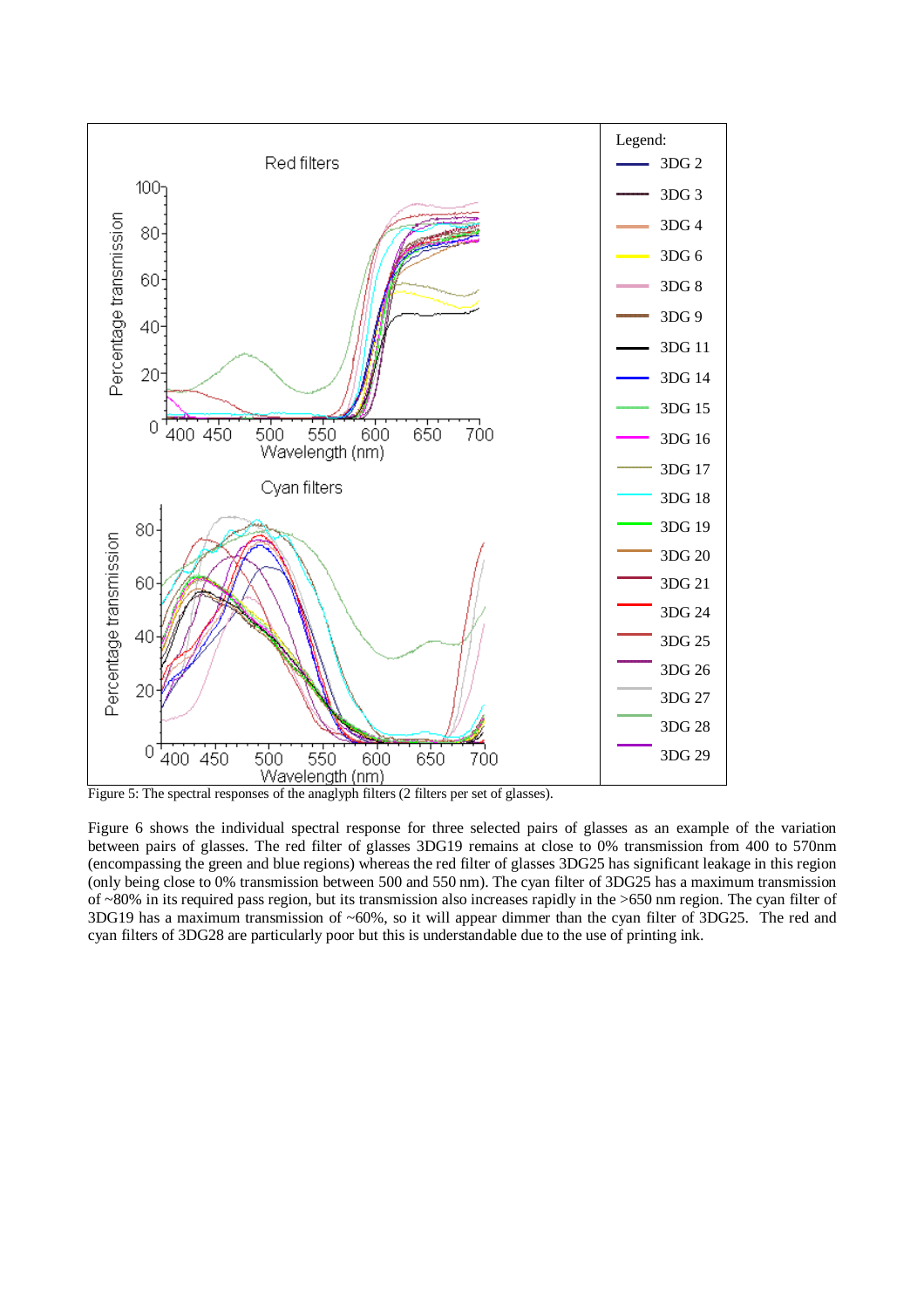

Figure 6: The spectral response of four selected pairs of anaglyph glasses.

#### **3.3 Crosstalk calculation results**

The crosstalk results (and uncertainty) calculated by the Maple program for the combination of displays and glasses listed are shown in Table 3. Uncertainties are estimated as 1σ mean error. Note that while the % crosstalk for a filter is a percentage, the overall crosstalk *factor* for a pair of glasses (being the sum of the two filter % crosstalk values) is not a percentage, just a number that allows the comparison of any glasses analysed by the program.

The Maple program also generates a separate table listing the % crosstalk for each individual filter. This allows the user to select the best filters from different glasses and combine them in order to obtain the lowest crosstalk available for that particular display from all available filters. Table 4 summarises this output into lists of the best glasses, best individual filters and corresponding crosstalk factor or percent for each display.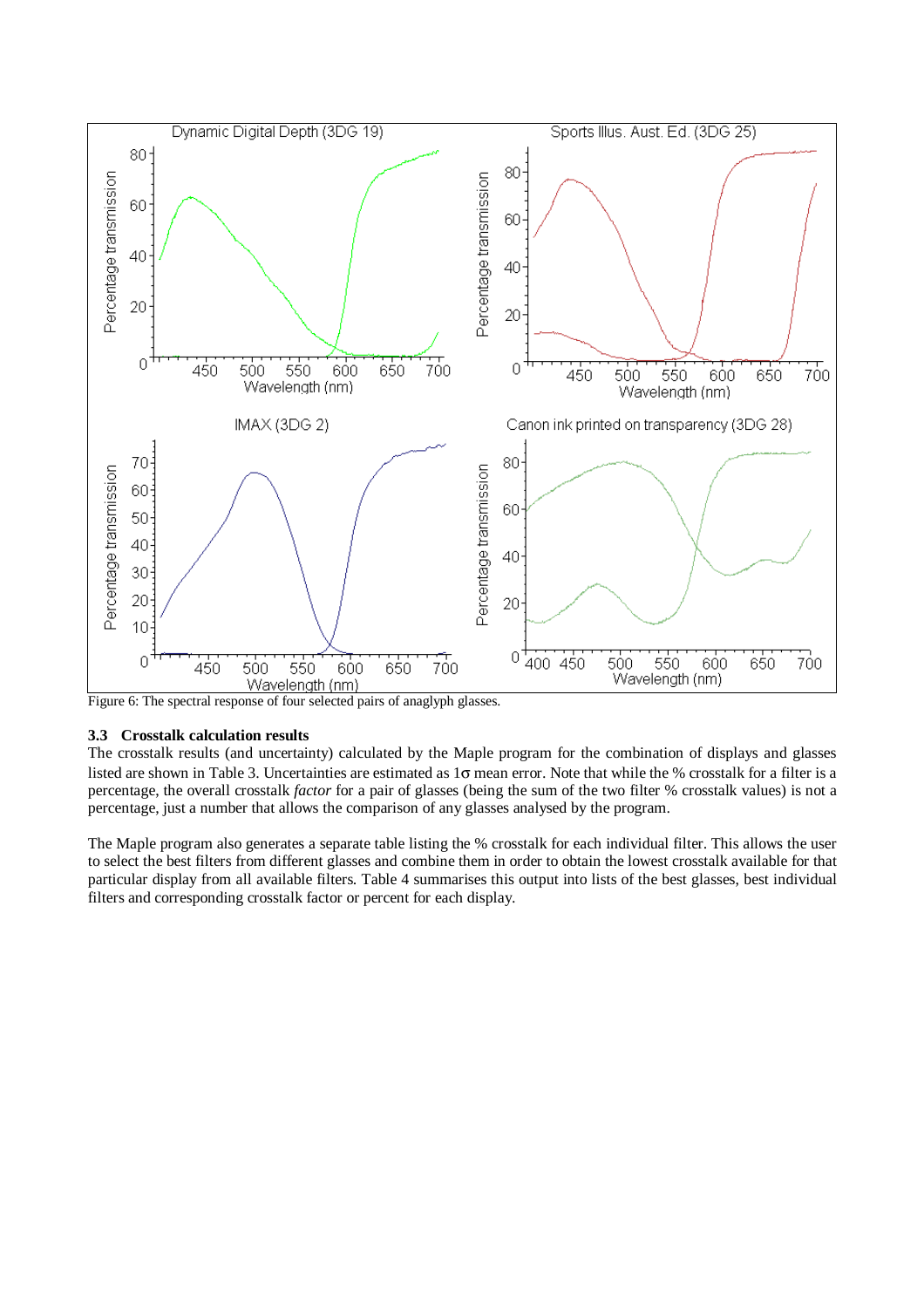| Table 3: Calculated Overall Crosstalk Factor (and uncertainty) for various anaglyph glasses in combination with various |
|-------------------------------------------------------------------------------------------------------------------------|
| RGB display device when viewing $red/cyan$ anaglyph 3D images. The lowest crosstalk combinations are highlighted in     |
| $grey - the worst crosstalk results are highlighted in black. The table is sorted on overall crosstalk factor for CRT$  |
| displays. Uncertainties are estimated as $1\sigma$ mean error.                                                          |

| <b>Glasses</b><br><b>Number</b> | <b>Diamond</b><br><b>CRT</b> | <b>Acer LCD</b><br><b>Display</b> | NEC <sub>3</sub><br>1DMD Proj 1DMD Proj 3LCD Proj 3LCD Proj 3LCD Proj 3LCD Proj 3LCD Proj | <b>Infocus</b> | Epson           | VT <sub>2</sub> | VT6             | Boxlight2 Boxlight3 |                 |
|---------------------------------|------------------------------|-----------------------------------|-------------------------------------------------------------------------------------------|----------------|-----------------|-----------------|-----------------|---------------------|-----------------|
| 3DG 19                          | $22.5 \pm 0.3$               | $41.6 \pm 0.6$                    | $20.9 \pm 0.3$                                                                            | $8.9 \pm 0.2$  | $3.92 \pm 0.08$ | $4.66 \pm 0.09$ | $3.93 \pm 0.08$ | $4.21 \pm 0.07$     | $5.19 \pm 0.09$ |
| 3DG 16                          | $23.1 \pm 0.3$               | $41.2 \pm 0.6$                    | $20.1 \pm 0.3$                                                                            | $9.5 \pm 0.2$  | $4.58 \pm 0.09$ | $5.0 \pm 0.1$   | $4.7 \pm 0.1$   | $4.72 \pm 0.08$     | $5.8 \pm 0.1$   |
| 3DG 15                          | $23.4 \pm 0.3$               | $43.0 \pm 0.6$                    | $22.9 \pm 0.3$                                                                            | $11.0 \pm 0.2$ | $5.2 \pm 0.1$   | $6.3 \pm 0.1$   | $5.7 \pm 0.1$   | $4.85 \pm 0.08$     | $5.9 \pm 0.1$   |
| 3DG 21                          | $24.8 \pm 0.4$               | $43.2 \pm 0.6$                    | $22.9 \pm 0.3$                                                                            | $10.8 \pm 0.2$ | $5.15 \pm 0.09$ | $5.9 \pm 0.1$   | $5.5 \pm 0.1$   | $4.97 \pm 0.08$     | $6.3 \pm 0.1$   |
| 3DG 20                          | $25.7 \pm 0.4$               | $45.7 \pm 0.7$                    | $26.2 \pm 0.4$                                                                            | $13.7 \pm 0.2$ | $7.1 \pm 0.1$   | $8.6 \pm 0.1$   | $8.4 \pm 0.2$   | $5.57 \pm 0.09$     | $7.1 \pm 0.1$   |
| 3DG 11                          | $27.0 \pm 0.4$               | $45.2 \pm 0.7$                    | $28.0 \pm 0.4$                                                                            | $11.1 \pm 0.2$ | $4.03 \pm 0.09$ | $6.1 \pm 0.1$   | $4.4 \pm 0.1$   | $3.14 \pm 0.06$     | $4.59 \pm 0.09$ |
| 3DG 29                          | $27.1 \pm 0.4$               | $47.2 \pm 0.7$                    | $31.9 \pm 0.4$                                                                            | $14.9 \pm 0.2$ | $7.6 \pm 0.1$   | $10.3 \pm 0.2$  | $9.3 \pm 0.1$   | $4.81 \pm 0.07$     | $7.1 \pm 0.1$   |
| 3DG 27                          | $27.5 \pm 0.4$               | $48.8 \pm 0.7$                    | $33.4 \pm 0.5$                                                                            | $17.2 \pm 0.3$ | $9.0 \pm 0.1$   | $11.7 \pm 0.2$  | $11.2 \pm 0.2$  | $5.40 \pm 0.08$     | $8.1 \pm 0.1$   |
| 3DG 26                          | $29.0 \pm 0.4$               | $49.7 \pm 0.7$                    | $38.3 \pm 0.6$                                                                            | $26.0 \pm 0.4$ | $17.3 \pm 0.3$  | $20.7 \pm 0.3$  | $21.3 \pm 0.3$  | $9.4 \pm 0.1$       | $13.1 \pm 0.2$  |
| 3DG 03                          | $29.7 \pm 0.4$               | $52.4 \pm 0.7$                    | $37.2 \pm 0.6$                                                                            | $31.5 \pm 0.5$ | $19.3 \pm 0.3$  | $21.2 \pm 0.3$  | $23.5 \pm 0.4$  | $11.0 \pm 0.2$      | $14.5 \pm 0.2$  |
| 3DG 06                          | $30.4 \pm 0.4$               | $48.8 \pm 0.7$                    | $30.5 \pm 0.4$                                                                            | $12.6 \pm 0.2$ | $5.1 \pm 0.1$   | $7.5 \pm 0.1$   | $5.9 \pm 0.1$   | $4.04 \pm 0.07$     | $5.7 \pm 0.1$   |
| 3DG 14                          | $31.3 \pm 0.5$               | $52.2 \pm 0.7$                    | $49.9 \pm 0.7$                                                                            | $17.8 \pm 0.3$ | $7.5 \pm 0.1$   | $14.9 \pm 0.2$  | $9.6 \pm 0.2$   | $3.08 \pm 0.06$     | $5.25 \pm 0.09$ |
| 3DG 24                          | $31.3 \pm 0.5$               | $52.2 \pm 0.7$                    | $50.9 \pm 0.7$                                                                            | $18.2 \pm 0.3$ | $7.6 \pm 0.1$   | $15.0 \pm 0.2$  | $9.7 \pm 0.2$   | $3.15 \pm 0.06$     | $5.29 \pm 0.09$ |
| 3DG 09                          | $36.2 \pm 0.5$               | $55.4 \pm 0.8$                    | $54.7 \pm 0.8$                                                                            | $26.6 \pm 0.4$ | $13.5 \pm 0.2$  | $20.6 \pm 0.3$  | $16.1 \pm 0.2$  | $7.2 \pm 0.1$       | $9.3 \pm 0.1$   |
| 3DG 17                          | $36.7 \pm 0.5$               | $53.6 \pm 0.8$                    | $33.2 \pm 0.5$                                                                            | $17.0 \pm 0.3$ | $8.5 \pm 0.1$   | $10.7 \pm 0.2$  | $10.2 \pm 0.2$  | $6.13 \pm 0.09$     | $8.4 \pm 0.1$   |
| 3DG 08                          | $39.1 \pm 0.5$               | $62.3 \pm 0.9$                    | $73 \pm 1$                                                                                | $25.8 \pm 0.4$ | $11.2 \pm 0.2$  | $23.1 \pm 0.3$  | $14.5 \pm 0.2$  | $4.92 \pm 0.08$     | $7.0 \pm 0.1$   |
| 3DG 04                          | $39.7 \pm 0.6$               | $57.7 \pm 0.8$                    | $55.7 \pm 0.8$                                                                            | $24.2 \pm 0.3$ | $12.5 \pm 0.2$  | $20.0 \pm 0.3$  | $15.8 \pm 0.2$  | $5.87 \pm 0.09$     | $9.0 \pm 0.1$   |
| 3DG 02                          | $42.5 \pm 0.6$               | $61.2 \pm 0.8$                    | $53.1 \pm 0.7$                                                                            | $20.1 \pm 0.3$ | $9.0 \pm 0.1$   | $15.8 \pm 0.2$  | $11.8 \pm 0.2$  | $4.42 \pm 0.07$     | $7.0 \pm 0.1$   |
| 3DG 18                          | $58.6 \pm 0.8$               | $75 \pm 1$                        | $73.5 \pm 1.0$                                                                            | $45.5 \pm 0.6$ | $26.1 \pm 0.4$  | $31.8 \pm 0.4$  | $33.0 \pm 0.5$  | $16.8 \pm 0.2$      | $23.4 \pm 0.3$  |
| 3DG 25                          | $62.7 \pm 0.9$               | $82 \pm 1$                        | $92 \pm 1$                                                                                | $48.5 \pm 0.7$ | $31.5 \pm 0.4$  | $51.9 \pm 0.7$  | $42.6 \pm 0.6$  | $14.3 \pm 0.2$      | $20.2 \pm 0.3$  |
| 3DG 28                          | $217 \pm 2$                  | $197 \pm 2$                       | $275 \pm 3$                                                                               | $169 \pm 2$    | $155 \pm 2$     | $190 \pm 2$     | $205 \pm 2$     | $92.9 \pm 0.9$      | $125 \pm 1$     |

Table 4: Optimal combinations of the measured displays and 3D glasses for a red/cyan image. When a blue or green filter has the lowest crosstalk, the lowest cyan filter is also given.

| <b>Display</b>      | <b>Best</b>  | Overall          | <b>Best red</b> | % Crosstalk     | Best cyan filter | % Crosstalk       |
|---------------------|--------------|------------------|-----------------|-----------------|------------------|-------------------|
|                     | glasses      | <b>Crosstalk</b> | filter          |                 |                  |                   |
|                     |              | factor           |                 |                 |                  |                   |
| Diamond CRT         | "DDD"        | $22.5 \pm 0.3$   | DDD red         | $19.5 \pm 0.3$  | Reel 3D #1 cyan  | $2.20 \pm 0.03$   |
| Acer LCD            | "Freddy's"   | $41.2 \pm 0.6$   | Freddy's. red   | $34.3{\pm}0.5$  | IMAX cyan        | $5.63 \pm 0.08$   |
| NEC3 1DMD Proj      | "Freddy's"   | $20.1 \pm 0.3$   | Freddy's. red   | $15.4 \pm 0.3$  | Reel 3D #1 cyan  | $2.92 \pm 0.04$   |
| Infocus 1DMD Proj   | "DDD"        | $8.9 \pm 0.2$    | DDD red         | $4.1 \pm 0.1$   | Reel 3D #1 cyan  | $0.71 \pm 0.01$   |
| Epson 3LCD Proj     | "DDD"        | $3.92 \pm 0.08$  | DDD red         | $1.89 \pm 0.05$ | Reel 3D #1 cyan  | $0.324 \pm 0.005$ |
| VT2 3LCD Proj       | "DDD"        | $4.66 \pm 0.09$  | DDD red         | $2.75 \pm 0.06$ | Reel 3D #1 cyan  | $0.408 \pm 0.007$ |
| VT6 3LCD Proj       | "DDD"        | $3.93 \pm 0.08$  | DDD red         | $2.45 \pm 0.06$ | Reel 3D #1 cyan  | $0.427 \pm 0.007$ |
| Boxlight2 3LCD Proj | "Reel 3D #1" | $3.08 \pm 0.06$  | DDD red         | $1.63 \pm 0.04$ | Reel 3D #1 cyan  | $0.480 \pm 0.008$ |
| Boxlight3 3LCD Proj | "3DG 11"     | $4.59 \pm 0.09$  | DDD red         | $2.57 \pm 0.05$ | Reel 3D #1 cyan  | $1.44 \pm 0.02$   |

## **3.4 Validation**

To check that the results from the crosstalk model were sensible, a first order validation test was performed using a CRT display. A pair of rectangles, one red (R=255, G=B=0), one cyan (R=0, G=B=255), which shared an edge were displayed on a CRT screen. An anaglyph filter was held over the intersection. Ideally, if the filter was red, the red half would be bright red and the cyan half would be black (or vice versa for a cyan filter). To a first order approximation, the closer the complimentary side of the filter was to black, the lower the expected percentage crosstalk through that filter.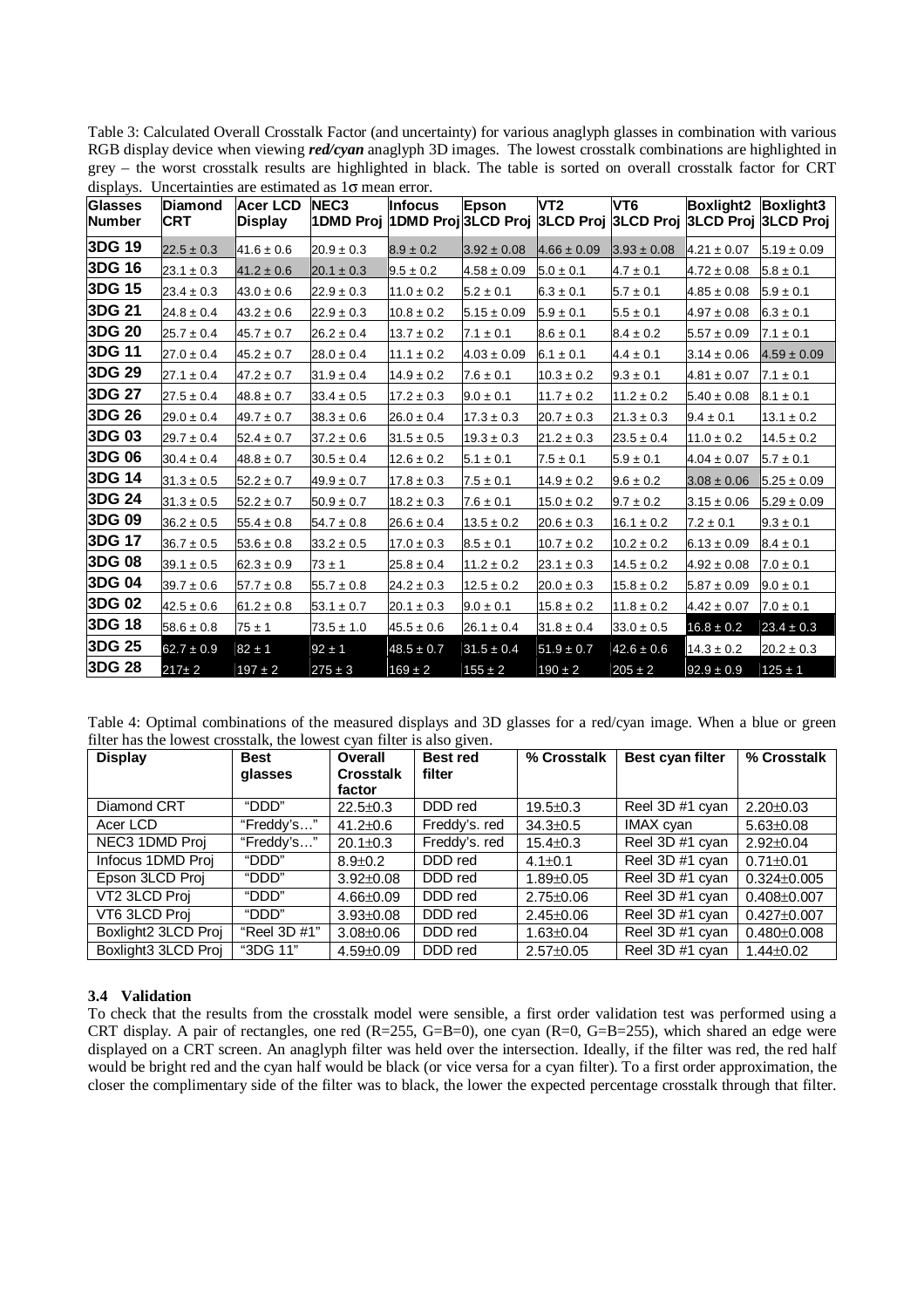The model takes into account the brightness of the transmitted colour too, which can also be roughly guessed by the eye. The validation involved holding up two filters of the same colour (eg red) at the same time, and seeing which had a blacker complimentary colour, and how bright the matching colour was, and then estimating which pair of glasses would have a lower % crosstalk. Some filters were very easy to rank, eg the red 3DG18 (19.5±0.3%), 3DG02 (46.9±0.7%) and 3DG04 (60.5±0.8%). The eye's first order observations agree reasonably well with the model being used except where the % crosstalk difference was <2% at which point many of the glasses were difficult to arrange into sequence by eye anyway. One characteristic the eye has, that the model does not, is the tendency for some colours to seem brighter or dimmer than they really are when placed near certain other colours.<sup>9</sup> Perhaps this effect distorts perceived brightness enough to overwhelm small differences in crosstalk.

### **4. DISCUSSION**

It is worth mentioning that even a perfect filter (one that transmits 100% of light in the desired wavelength domain and 0% outside it) will have crosstalk if the display's green channel spectral output, say, overlaps the filter's red domain. Hence the perceived crosstalk will vary between display devices, even for the same pair of filters. Glasses will generally produce low ghosting figures if the filters have a low crossover point as well as  $\approx 0\%$  transmission outside their desired wavelength region. The wavelength of the crossover point is also important - Ideally, the wavelength of the glasses' crossover point will be close to that of the display device's crossover point.

When choosing a display and filter combination, several aspects must be considered. Firstly, large amounts of crosstalk degrade the quality of the 3D experience, and the images become more difficult for the brain to fuse. This project aimed to highlight possible low-crosstalk combinations, so crosstalk could be reduced. Secondly, intensity is important. If the filter cuts out most of the light, the image will be very dim and hard to see. Lower light levels also make the effect of even small ghosting levels proportionally greater than they might otherwise be. A brightness imbalance between left and right eye can also result in the Pulfrich effect whereby horizontal motion can be interpreted as binocular depth – which is generally undesirable. Brightness levels and imbalance have not been considered in this paper.

Thirdly, colour must be considered. Truly full colour stereoscopic images are not possible with anaglyphs, but a properly constructed anaglyph using complimentary colours can approximate a full colour image. This distorted colour image is usually referred to as a "pseudo-colour anaglyph" or a "polychromatic anaglyph" rather than a "full colour anaglyph". If a non-complimentary combination is used, (e.g. red/blue or red/green) pseudo-colour anaglyphs are impossible, as a large portion of the visible spectrum is missing. The overall image may also be darker. This paper has only considered red/cyan anaglyphs.

For red/cyan anaglyphic 3D images, the minimum overall crosstalk factor in CRTs was very high at 22.5±0.3. Even mixing and matching the best filters would only reduce the crosstalk factor to just over 21. This is despite the fact that many of the glasses tested were specifically made for watching 3D videos on television CRT screens. The main difficulty here is not the filters, but the large overlapping wavelength domains of the CRT phosphors. This could be reduced by using red/blue only anaglyphs on CRTs, since the crosstalk factor for them decreases to 5.89±0.09, but this entails other problems as discussed in the previous two paragraphs. The Acer Laptop LCD that was tested has very high crosstalk factors with all tested glasses. Again, there is little a filter can do when the spectral output of the display device is active across so many different wavelengths; Figure 3 shows that when showing a red screen only, for example, the output includes wavelengths all the way into the blue region. It would be near impossible to obtain a filter that matches well with this output. 3-chip LCD projectors exhibited the lowest overall crosstalk factor of all the displays tested. Single chip DMD based projectors (NEC3 and Infocus) gave crosstalk results that were worse than 3-chip LCD projectors but better than CRT displays. These variations between displays are understandable given that each of the different technologies (CRT, LCD, LCD projector, and DMD) use different methods to create the three colour primaries.

We have defined a cyan filter as one that passes a reasonable amount of blue and green (but very little red). If the filter passes blue but very little green and red, it is considered a blue filter. We realise this definition is somewhat approximate – to be more scientific the relative transmission of each of the colour primaries through the filters could be calculated and the filters classified on this bases. This data would also be useful for evaluating the colour balance of the image for image quality purposes and evaluating possible Pulfrich effects. It is also worth noting that the colour